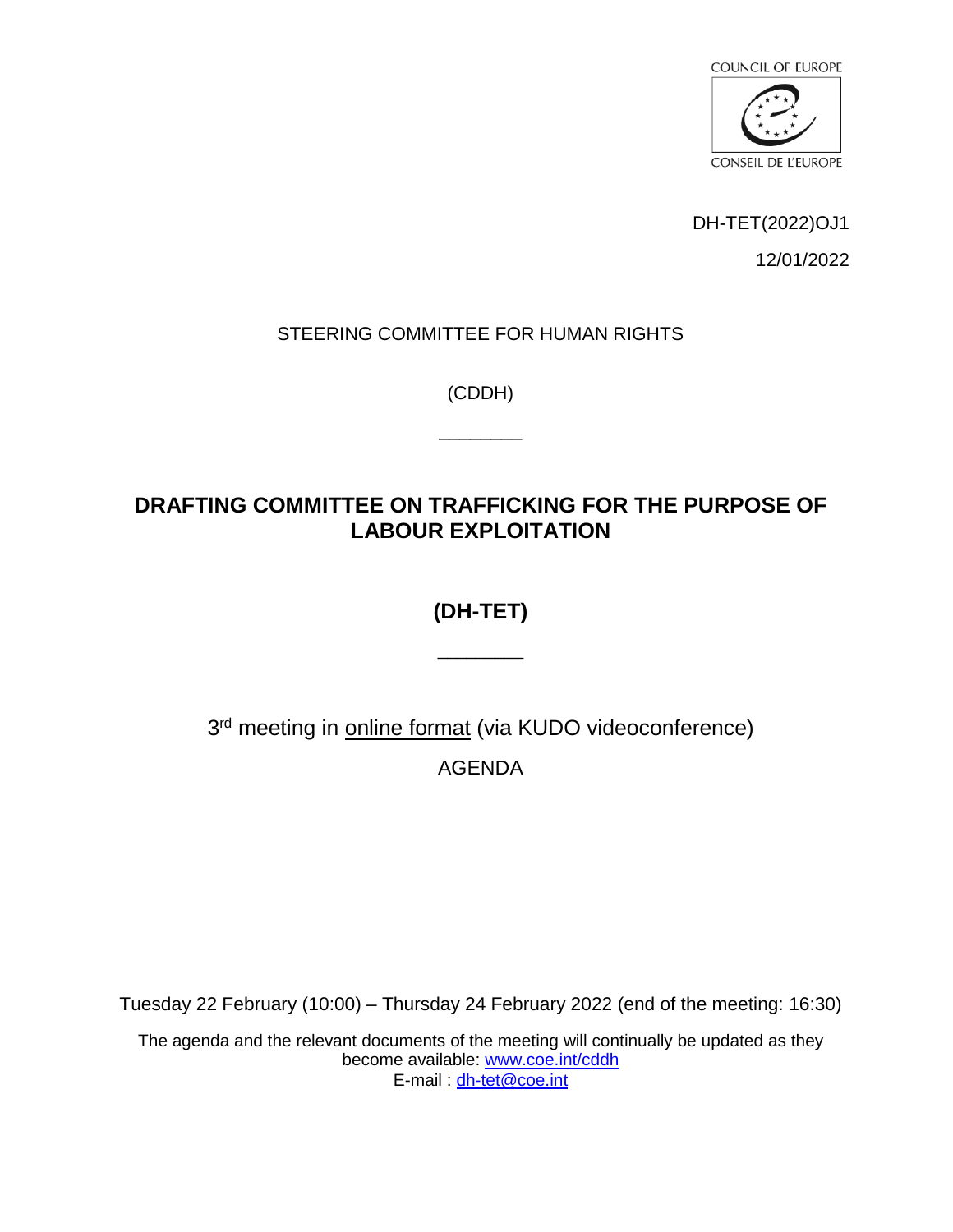### **Opening of the meeting**

**1.**

*The Chairperson, Mr Morten RUUD (Norway), will open the meeting.* 

| 2. | Adoption of the draft agenda and draft order of business                                                                                 | DH-TET(2022)OJ1    |
|----|------------------------------------------------------------------------------------------------------------------------------------------|--------------------|
|    |                                                                                                                                          | DH-TET(2022)OT1    |
| 3. | Discussion of any general matters relating to the work of the DH-<br>TET                                                                 |                    |
| 4. | Discussion and amendment of the revised draft Recommendation<br>paragraph by paragraph                                                   | DH-TET(2022)01REV2 |
|    | <b>Organisation of future work</b>                                                                                                       |                    |
| 5. | The Drafting Committee will be invited to discuss and take all the<br>necessary decisions regarding the organisation of its future work. | DH-TET(2022)RM3    |
| 6. | Any other business                                                                                                                       |                    |
|    | Approval of the meeting report                                                                                                           | DH-TET(2022)R1     |